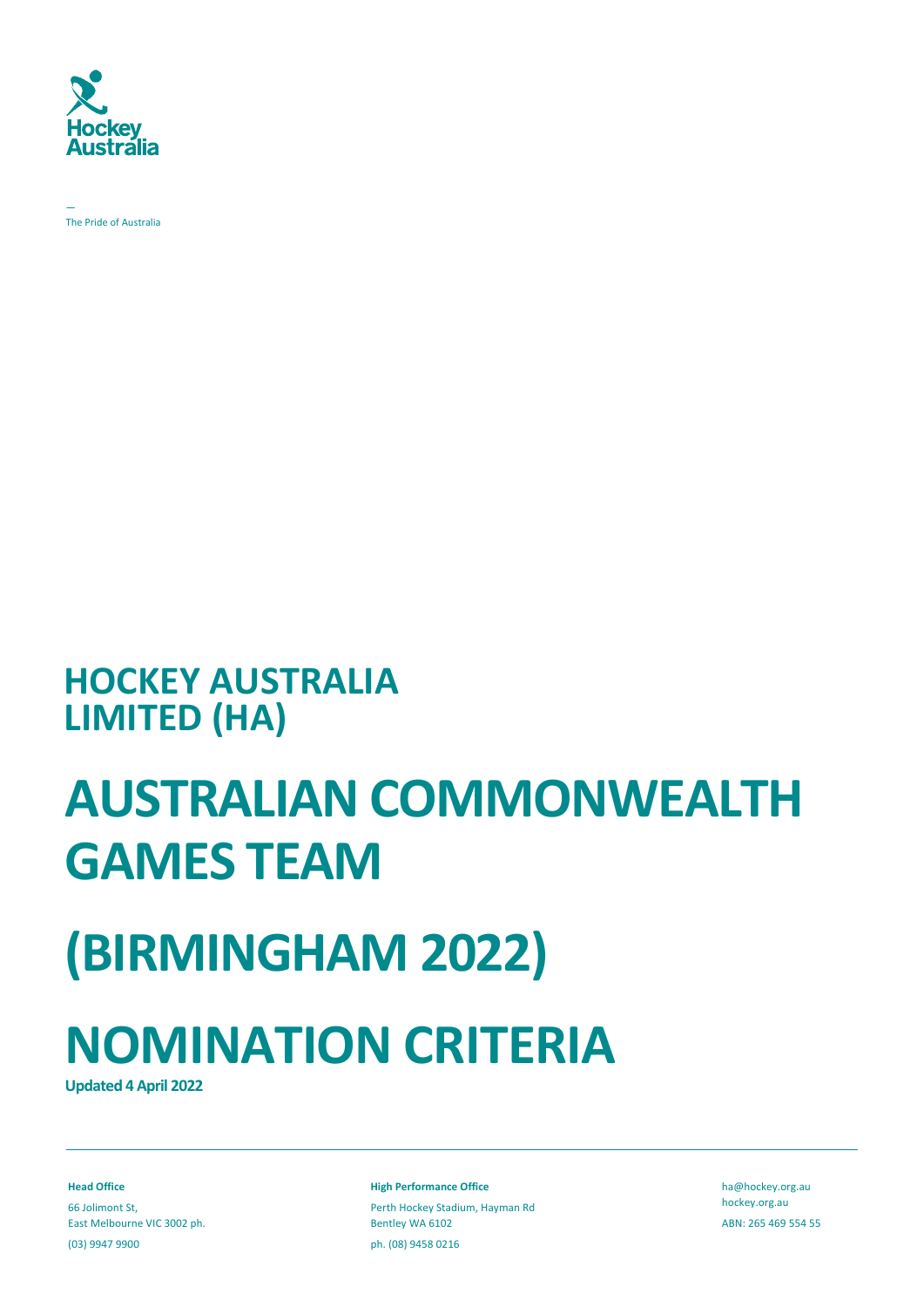

#### **1. Definitions and Interpretation**

#### **a. Definitions**

Unless otherwise defined below, capitalised terms in this Nomination Criteria have the meaning given to them in the CGA Team Nomination and Selection By-Law, certain of which have been reproduced below for the sake of convenience.

CGA means the Commonwealth Games Australia Inc and any of its officers, employees or agents and any committee it convenes including the CGA Selection Committee.

CGA Commonwealth Games Team Nomination and Selection By-Law means the document adopted by the Executive which governs, among other things, the nomination and selection of Athletes to a team for a Commonwealth Games.

CGA Selection Committee means the committee established by the CGA to send athletes and appoint officials to the Australian Commonwealth Games team for the Games.

CGA Selection Criteria means the criteria adopted by the CGA in respect of the Games which outlines the requirements for an athlete to be selected by the CGA to participate in the Games.

Athlete means a person who:

- i. participates in the Sport; and
- ii. is recognised by the National Federation or the CGA as eligible for nomination to the CGA for selection to the Team pursuant to this Nomination Criteria.

Executive means the Executive of the CGA.

Games means 2022 Birmingham Commonwealth Games.

International Federation means Fédération Internationale de Hockey (FIH).

National Federation means Hockey Australia.

Nomination Date means for the Hockeyroos (Women's Team): Monday 23 May 2022 and for the Kookaburras (Men's Team): Monday 13 June 2022.

Reserve Athlete has the meaning given in the Qualification System.

Qualification System means the eligibility, participation and qualification criteria for the Sport in respect of the Games issued by the International Federation.

Sport means Hockey.

Sport Entries Deadline means the date on which entries to a Games must be submitted by the CGA.

Team means the team of athletes and officials selected by the CGA to participate in the Sport at the Games.

#### **b. Interpretation**

- i. Unless the context otherwise requires, reference to:
	- a clause is to a clause of this Nomination Criteria;
	- the singular includes the plural and the converse also applies;
	- persons include incorporated and unincorporated bodies, partnerships, joint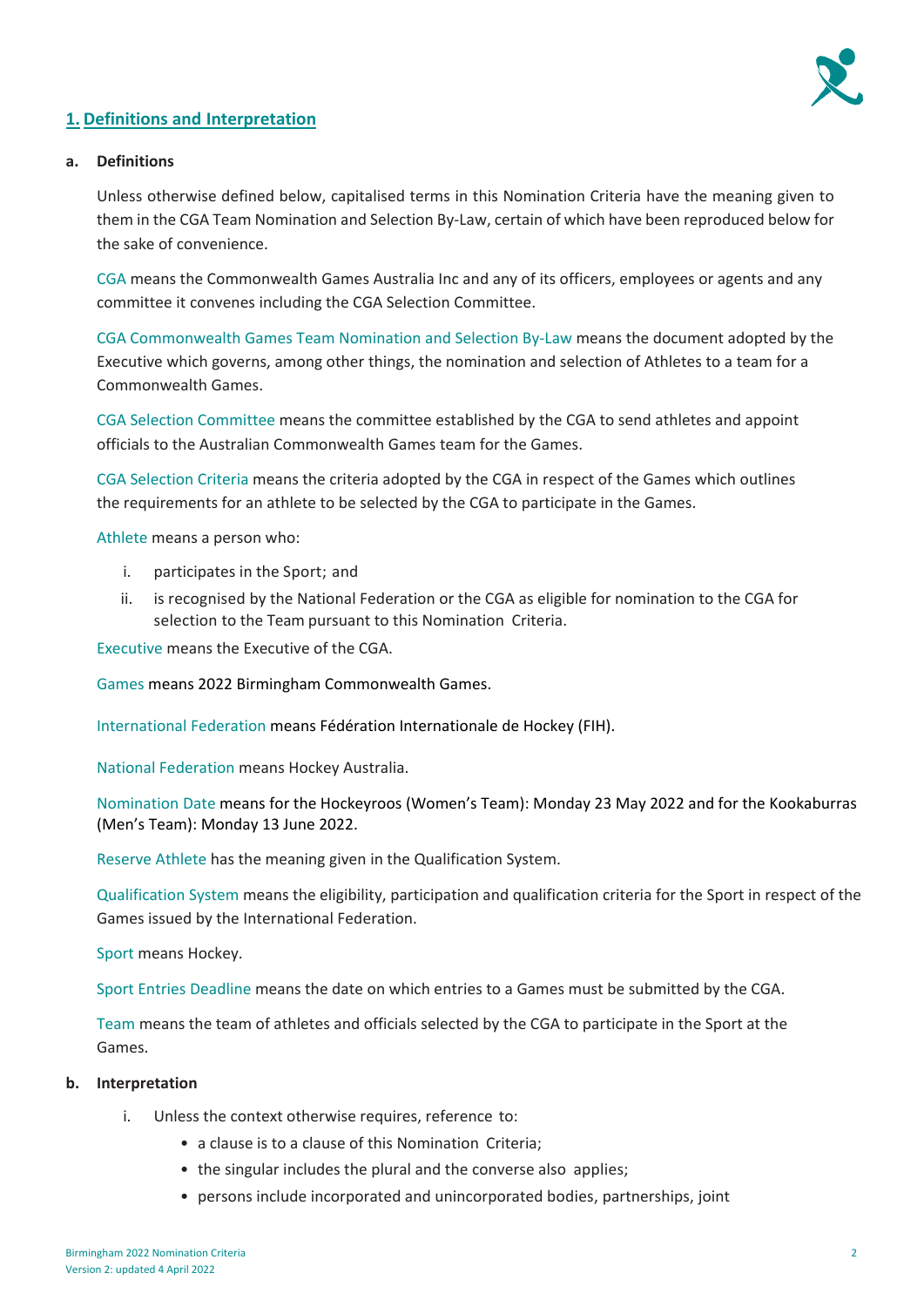

ventures and associations and vice versa and their legal personal representatives, successors and permitted assigns and substitutes; and

- a party includes the party's executors, administrators, successors and permitted assigns and substitutes.
- ii. If a person to whom this Nomination Criteria applies consists of more than one person, then this Nomination Criteria binds them jointly and severally.
- iii. A reference to time, day or date is to time, day or date of Sydney, Australia.
- iv. Headings are for convenience only and do not form part of this Nomination Criteria or affect its interpretation.

#### **2. General**

- a. This Nomination Criteria is issued by the board of the National Federation. The National Federation must provide, or otherwise make available, this Nomination Criteria to all Athletes.
- b. The National Federation may only nominate Athletes to the CGA in accordance with this Nomination Criteria.
- c. This Nomination Criteria will take effect on and from the date of approval by the CGA and will cease to have effect at the conclusion of the Games.
- d. This Nomination Criteria applies to:
	- i. all Athletes;
	- ii. the National Federation; and
	- iii. the CGA.
- e. The terms of the CGA Commonwealth Games Team Nomination and Selection By-Law are incorporated by reference into this Nomination Criteria. The National Federation must provide, or otherwise make available, the CGA Team Nomination and Selection By-Law to all Athletes.

#### **3. Long List**

- a. For the purpose only of identifying prospective members of the Team, the National Federation or CGA may maintain a Long List of Athletes.
- b. For the avoidance of doubt, membership of the National Federation's or the CGA's Long List does not increase, decrease or otherwise affect an Athlete's prospects of being nominated by the National Federation, or being selected by the CGA, to the Team.

#### **4. Athlete Quota Positions**

- a. The National Federation may only nominate Athletes to the CGA for selection to the Team where, pursuant to the Qualification System, the International Federation has awarded the CGA or the National Federation athlete quota positions.
- b. A National Federation may not nominate more Athletes than are permitted to be nominated by the CGA under the Qualification System.
- c. The National Federation will nominate the maximum number of Athletes that are permissible under the Qualification System.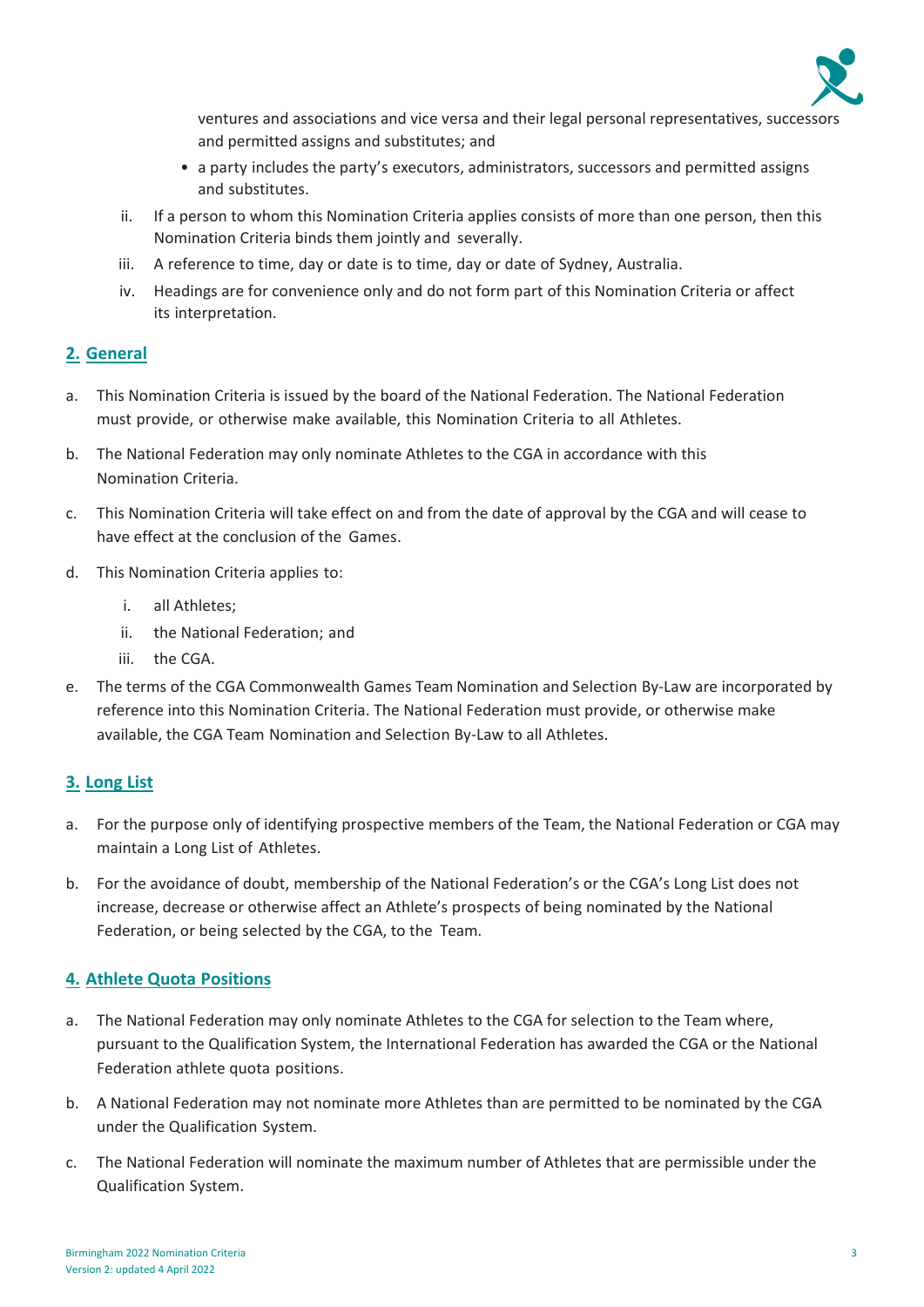

#### **5. Eligibility Criteria**

The National Federation will not nominate an Athlete unless, as at the Nomination Date, the National Federation is satisfied on reasonable grounds that the Athlete:

- i. is an Australian citizen;
- ii. is a member of the National Federation;
- iii. satisfies the Qualification System;
- iv. is likely to satisfy the CGA Selection Criteria;
- v. has not breached the CGA Anti-Doping By-Law, unless the Athlete has been sanctioned for the breach and has completed the sanction imposed;
- vi. does not, and is not likely to in the foreseeable future, suffer from any physical or mental impairment that would prevent the Athlete from competing at the Games to the highest possible standard for that Athlete; and
- vii. has pre-signed the 2022 CGA Team Membership Agreement

#### **6. Selection Criteria**

The Selection Criteria is available within the Hockey Australia Selection and Appeals Policy accessible on the Hockey Australia website.

#### **7. Nomination Criteria**

The National Federation will nominate athletes who, to the satisfaction of the HA National Selection panel, will achieve success at Birmingham 2022 Commonwealth Games.

- a. The National Federation will only nominate Nationally Identified Athletes (NIAs), which means Athletes who are members of the:
	- i. 2021 or 2022 Hockey Australia Australian National Squad;
	- ii. 2021 or 2022 Hockey Australia National Development Squad; or
	- iii. 2021 or 2022 Hockey Australia National Junior Squad.
- b. The National Federation will nominate 18 female and 18 male NIAs to the CGA for selection. An additional two (2) male and two (2) female NIAs will be nominated to the GCA as Reserve Athletes. Under the FIH Qualification System, these Athletes are non-competing Athletes. For the avoidance of doubt, the Athletes nominated as Reserve Athletes in accordance with clause 6 will not be part of the Team unless and until they are selected to replace a previously selected Athlete.
- c. The National Federation has the sole and absolute discretion to determine which 18 male and 18 female NIAs will be nominated to the CGA for selection and which additional 2 male and 2 female NIAs will be nominated as Reserve athletes.

#### **8. Submission of Nominations**

- a. The National Federation must notify Athletes of the Nomination Date in writing.
- b. The CGA may, in its absolute discretion extend the Nomination Date for the National Federation for any reason.
- c. The National Federation must nominate Athletes to the CGA by the Nomination Date. The National Federation must inform Athletes of their nomination or non-nomination by no later than:
	- i. 48 hours prior to the Nomination Date, where such written notice would be received by the Athlete